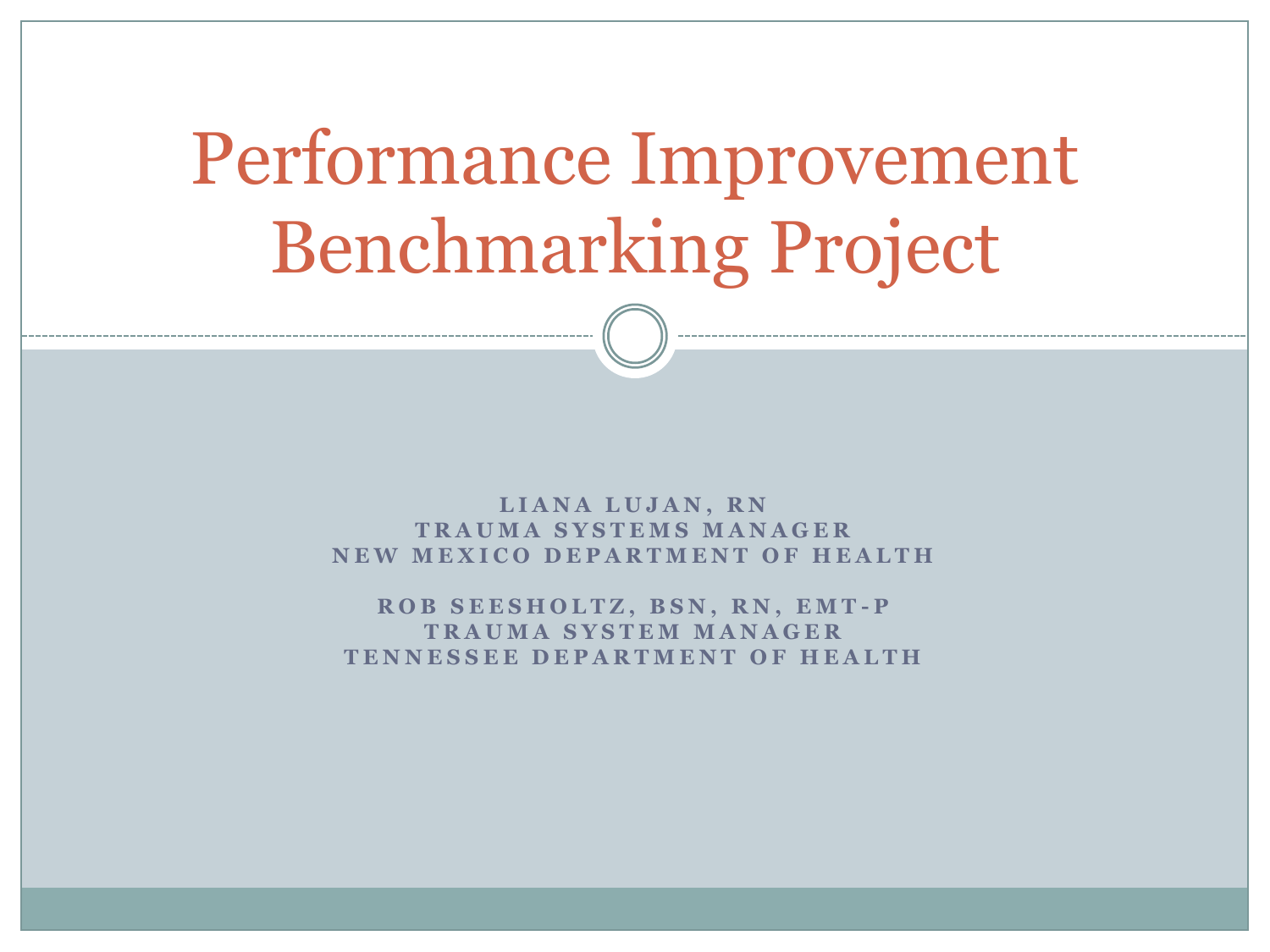# In the Beginning…

- November Steering Committee meeting started a discussion of 4 proposed audit filters for collection and analysis.
- Survey would be created to gauge interest and participation.
- Voluntary for states to participate. No information would be released.
- Mission is to collect a small data set that most/all collect to evaluate the similarities/differences to encourage standardization across states.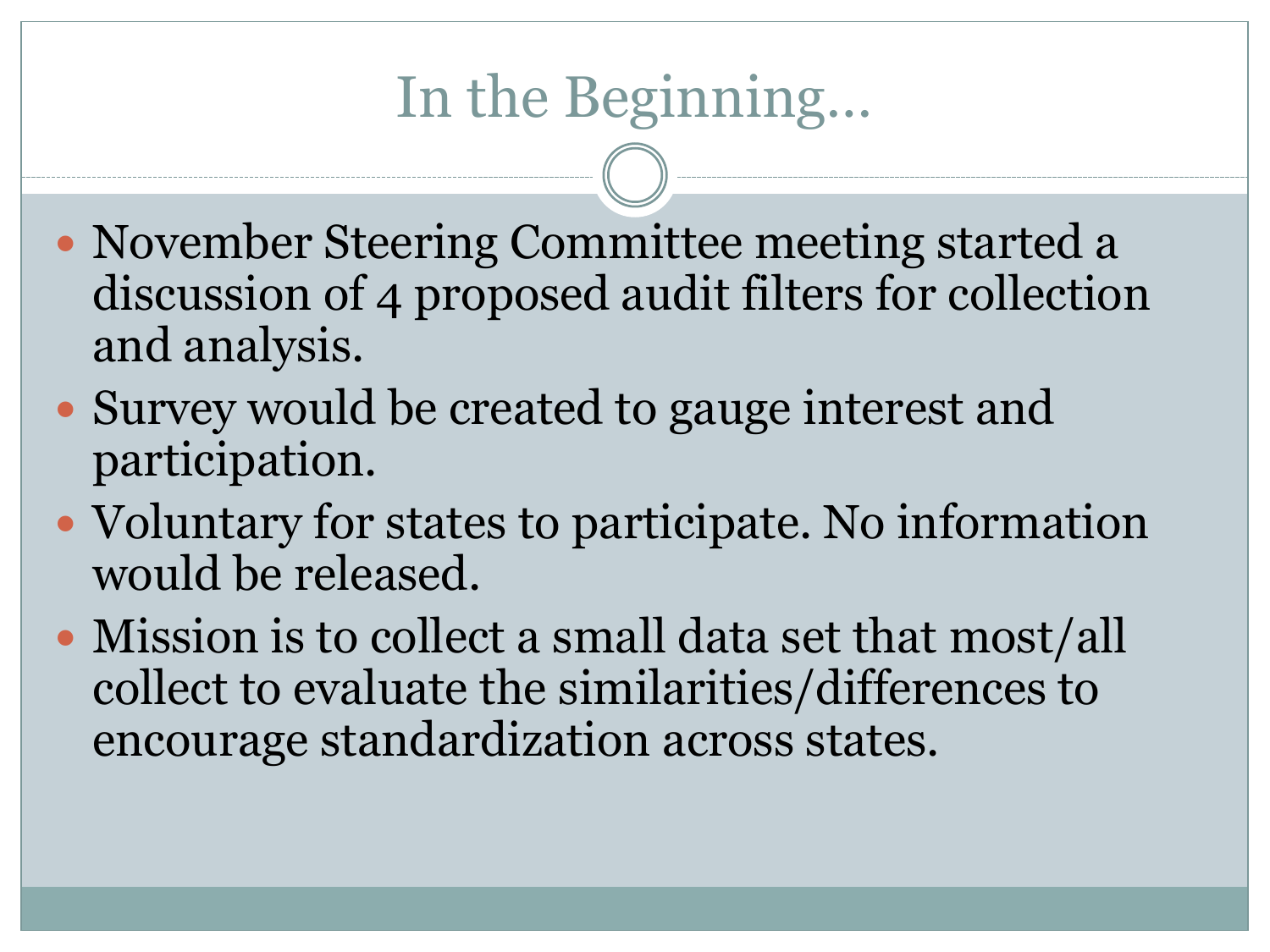# Questions

- Initial survey would surround questions to states regarding specific data elements that are collected…or not.
	- Do you collect data from all facilities in your state?
	- Do you collect data from Trauma Centers only?
	- Last full calendar year of complete data (2015?)
	- Would your state be willing to submit an de-identified data set to Trauma Managers PI Subcommittee for analysis?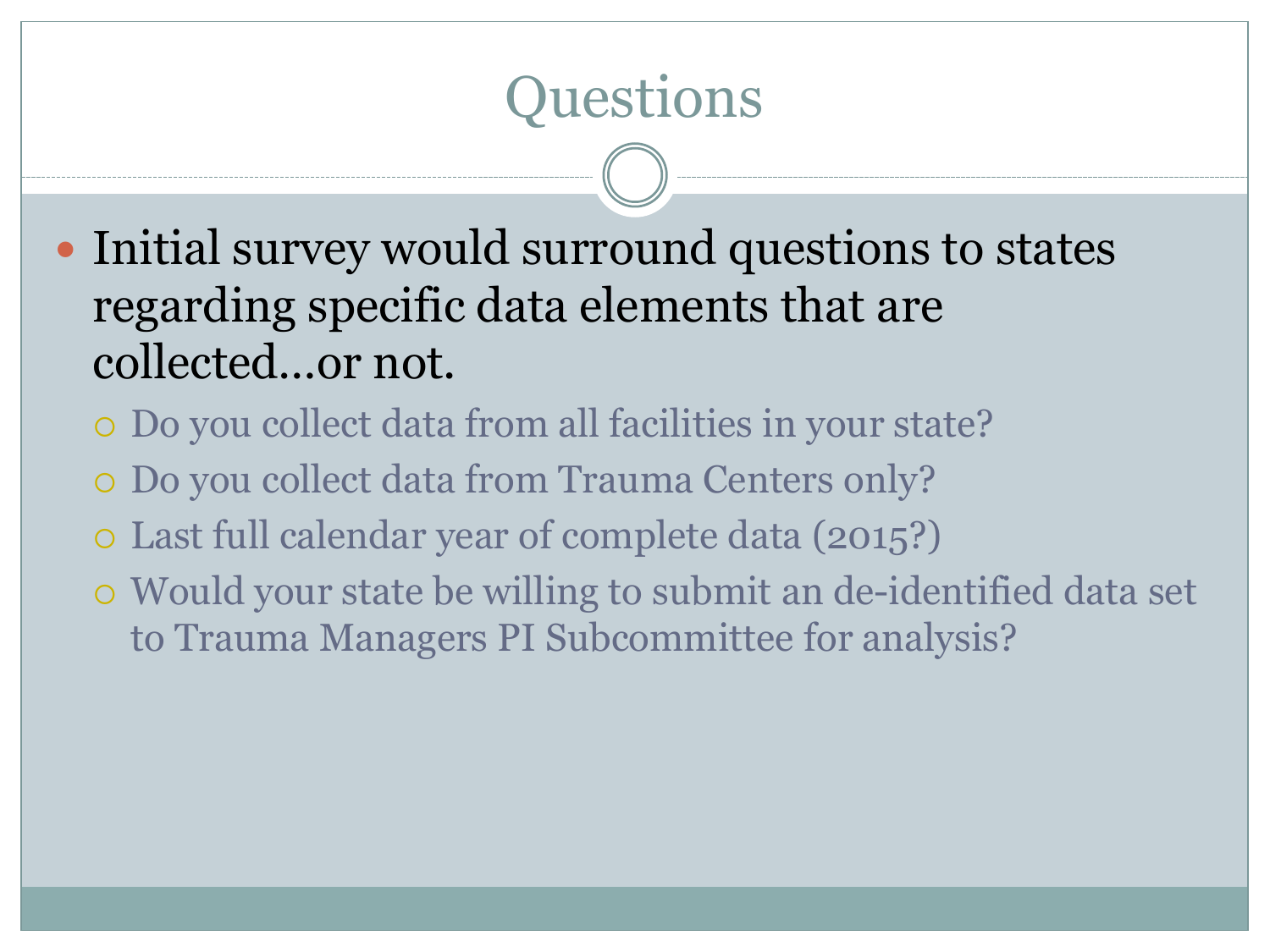# Suggested Audit Filters

 Analysis hinges on interest and of states having the ability to collect this data:

- ED length of stay prior to transfer to higher level of care (benchmark of <2 hours?)
- ED length of stay for patients with ISS>14 (benchmark of 4 or less hours)
- Patients with high probability of survival, or ISS<8 and died in ED
- Patients with probability of survival, or ISS<8 and died after admission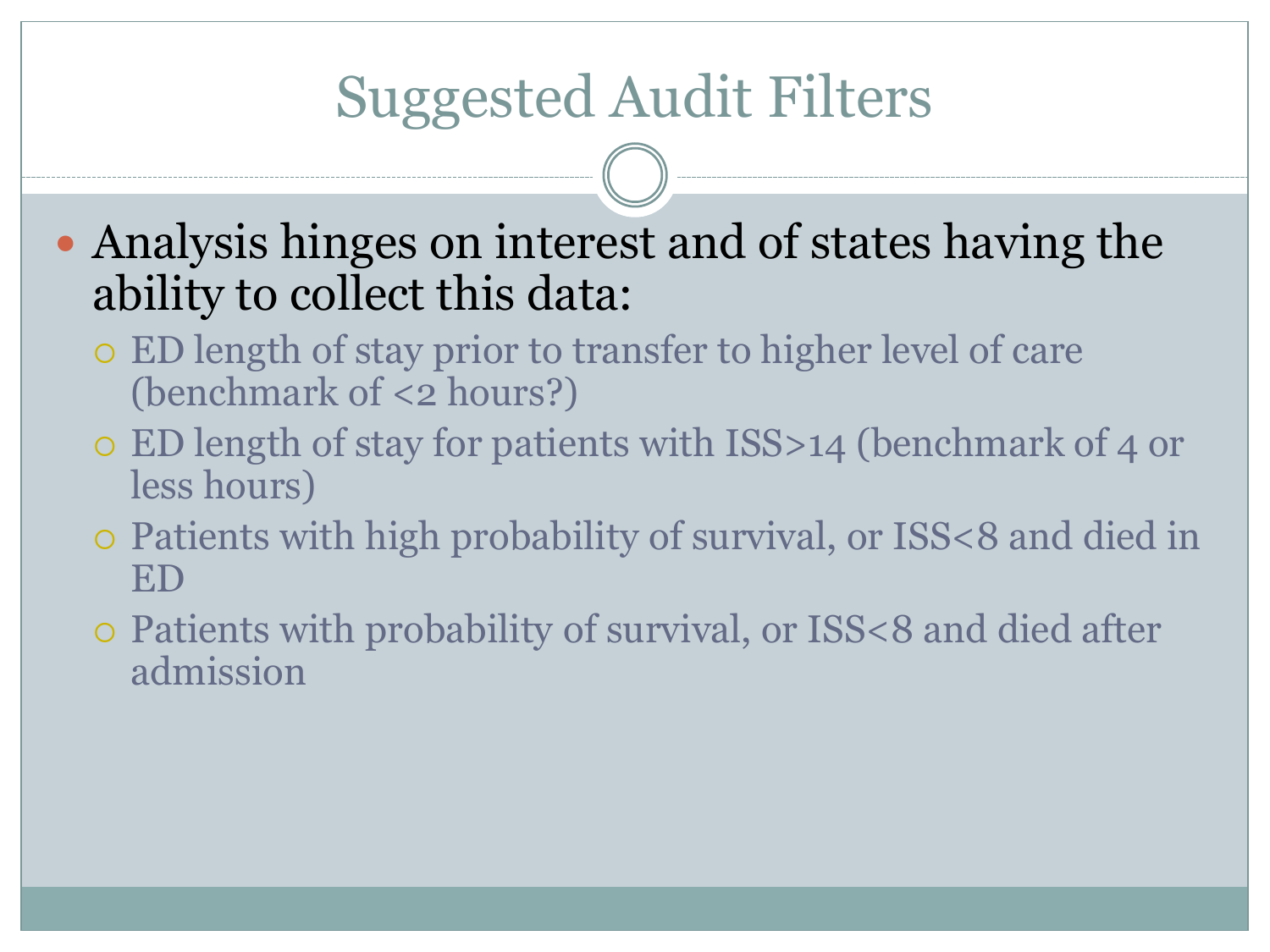#### Interested??

- Of the 4 unsolicited surveys completed, the interest in analysis of the four audit filters on a scale of 1 to 5 (1 being least interested, 5 being most interested):
	- ED length of stay prior to transfer to higher level of care (benchmark of  $\langle 2 \text{ hours} \rangle = 4$
	- ED length of stay for patients with ISS>14 (benchmark of 4 or  $less hours) = 4$
	- Patients with high probability of survival, or ISS<8 and died in  $ED = 4$
	- Patients with probability of survival, or ISS<8 and died after admission = 3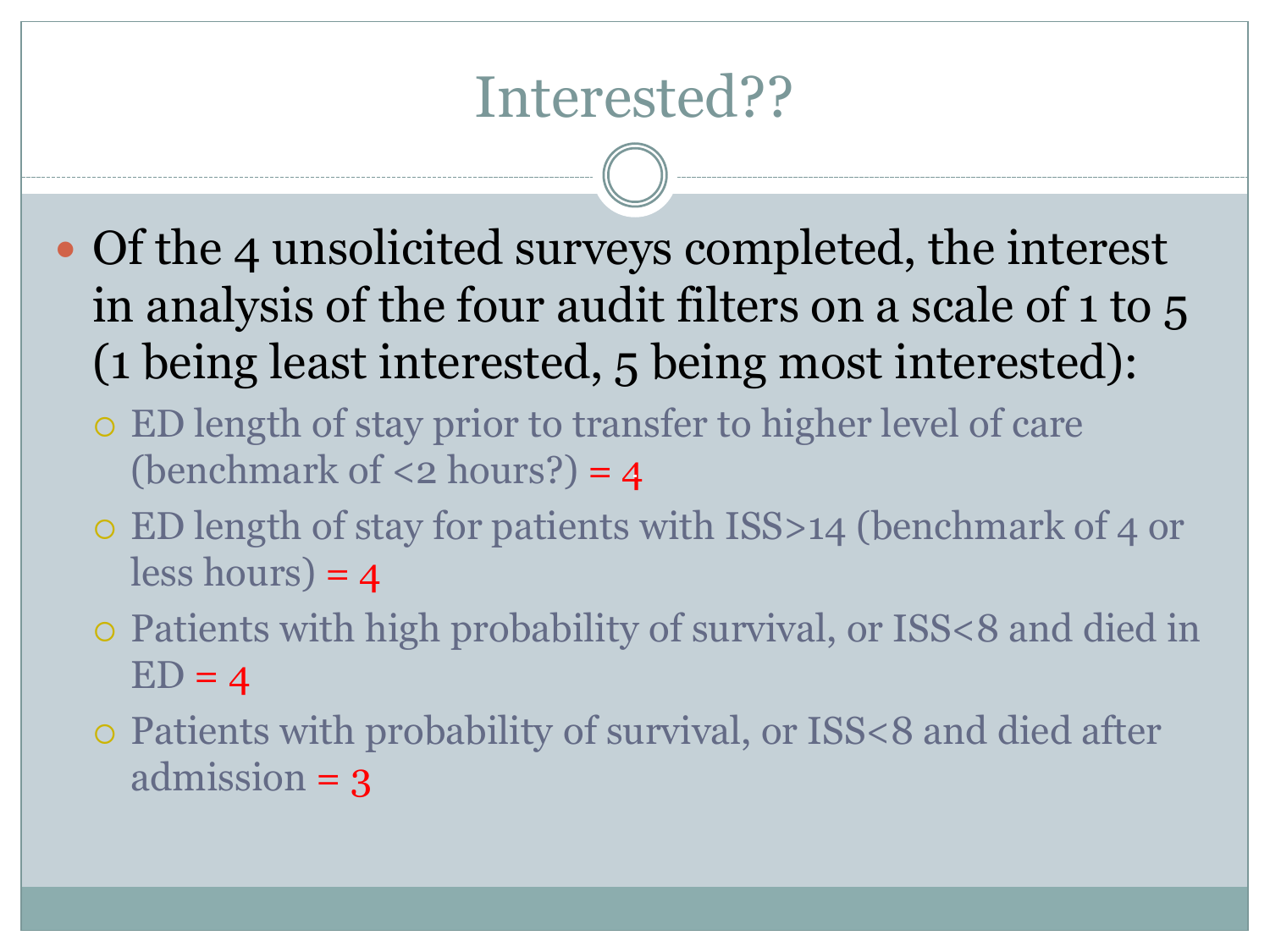## Challenges with Benchmarking

- Participation or the lack thereof unless rules mandate participation
- Crappy data
- Comparing apples to apples
- Dirty laundry
- Time and the resources to abstract data
- Skill set involved in the analysis and benchmarking of data